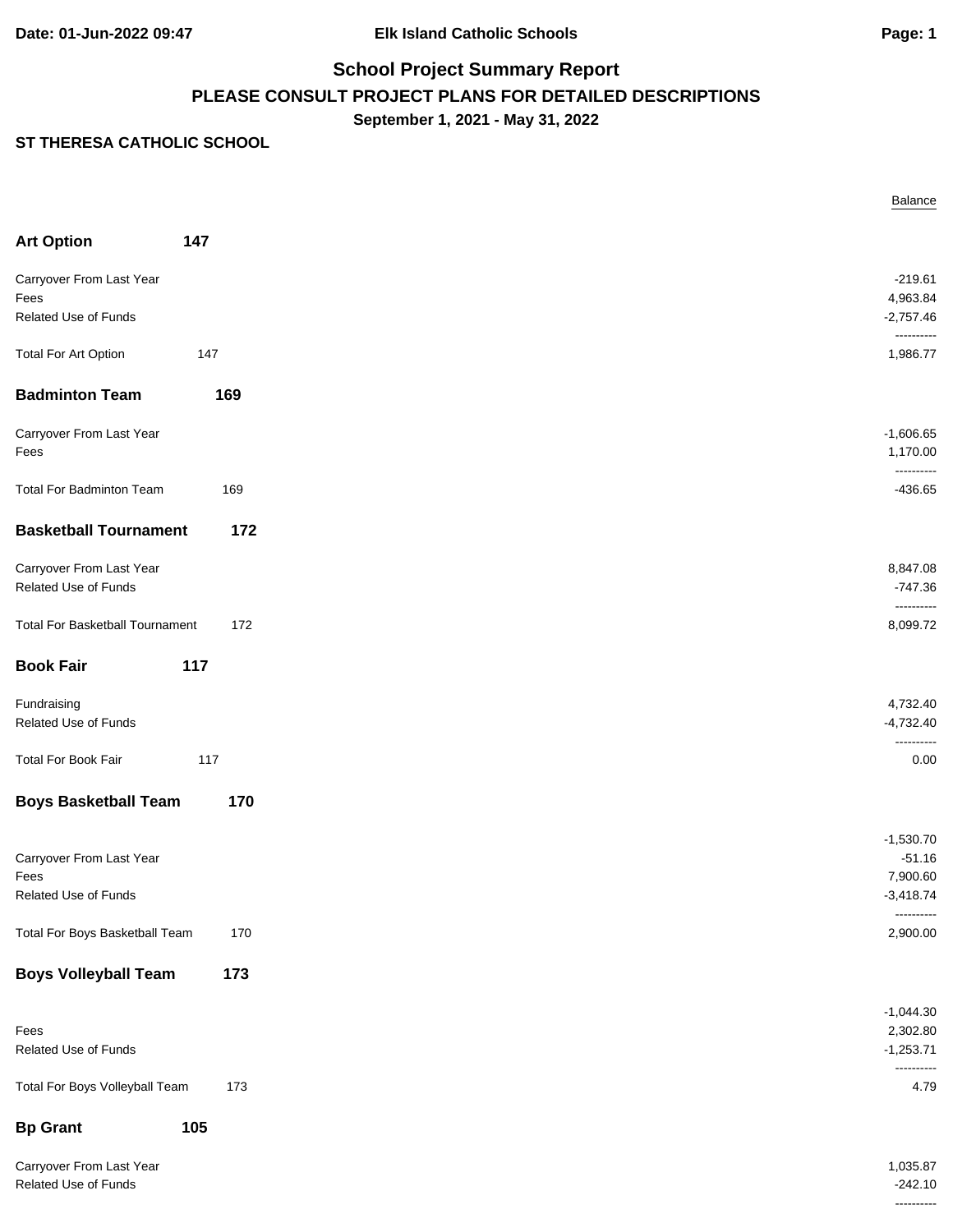# **School Project Summary Report PLEASE CONSULT PROJECT PLANS FOR DETAILED DESCRIPTIONS September 1, 2021 - May 31, 2022**

| <b>Total For Bp Grant</b>                        | 105 | Balance<br>793.77       |
|--------------------------------------------------|-----|-------------------------|
| <b>Business Fair Grade 6</b>                     | 106 |                         |
| Carryover From Last Year                         |     | 5,389.90                |
| Total For Business Fair Grade 6                  | 106 | 5,389.90                |
| <b>Construction Option</b>                       | 148 |                         |
| Carryover From Last Year                         |     | 7,983.12                |
| Fees<br>Related Use of Funds                     |     | 7,849.25<br>$-8,372.97$ |
| <b>Total For Construction Option</b>             | 148 | ----------<br>7,459.40  |
| <b>Design Studies Option</b>                     | 150 |                         |
| Carryover From Last Year                         |     | 922.99                  |
| <b>Total For Design Studies Option</b>           | 150 | 922.99                  |
| <b>Donations</b>                                 | 104 |                         |
| Carryover From Last Year<br>Related Use of Funds |     | 7,496.84<br>$-5,715.00$ |
| <b>Total For Donations</b>                       | 104 | ----------<br>1,781.84  |
| <b>Drama Option</b>                              | 151 |                         |
| Carryover From Last Year                         |     | 69.44                   |
| Fees<br>Related Use of Funds                     |     | 1,450.20<br>$-228.54$   |
| <b>Total For Drama Option</b>                    | 151 | ----------<br>1,291.10  |
| <b>Fashions Option</b>                           | 153 |                         |
| Carryover From Last Year                         |     | 1,644.29                |
| Fees<br>Related Use of Funds                     |     | 2,018.54<br>$-99.42$    |
| <b>Total For Fashions Option</b>                 | 153 | ----------<br>3,563.41  |
| <b>Film Studies</b>                              | 101 |                         |
| Carryover From Last Year<br>Fees                 |     | 2,305.50<br>$-2,306.32$ |
| <b>Total For Film Studies</b>                    | 101 | ----------<br>$-0.82$   |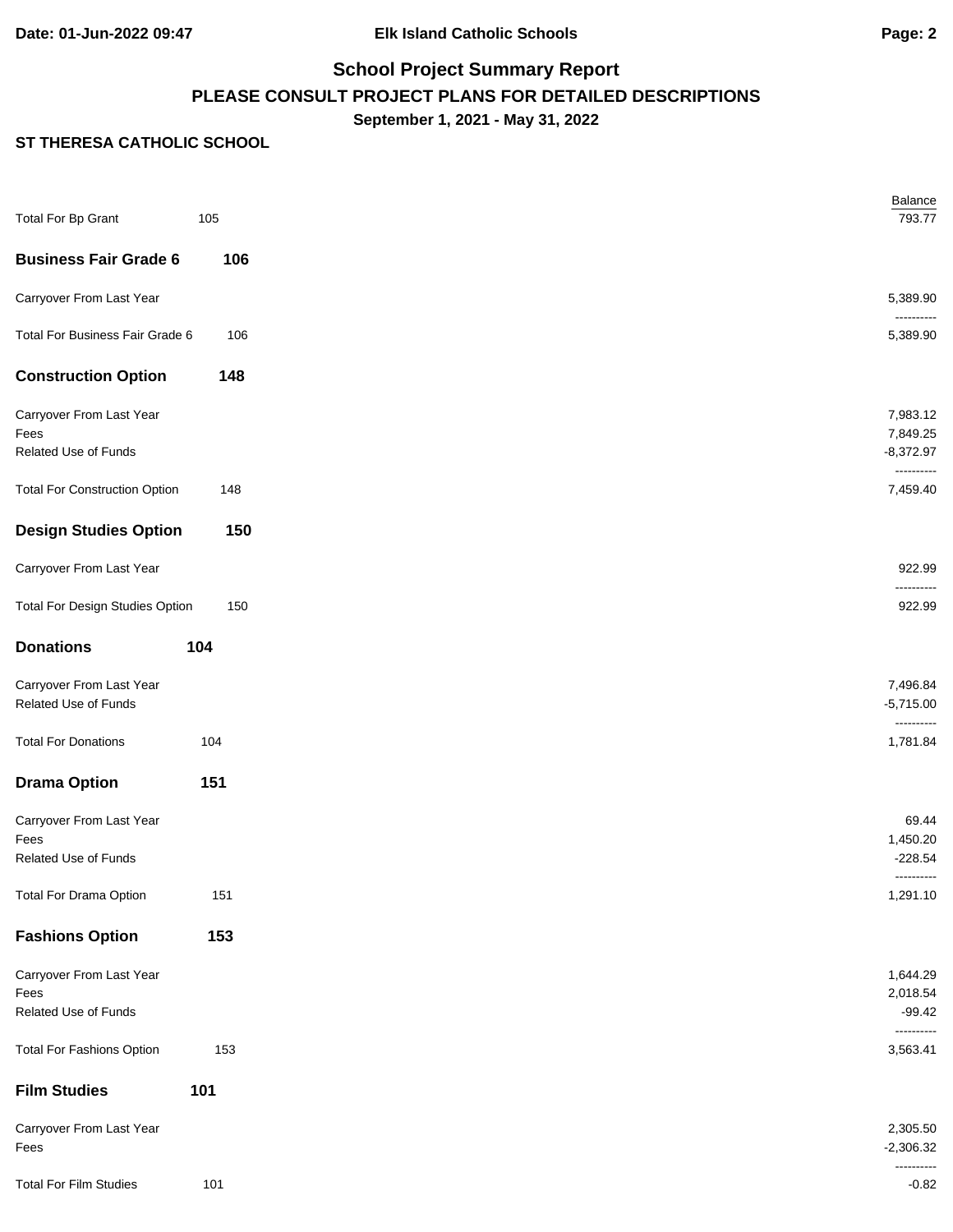# **School Project Summary Report PLEASE CONSULT PROJECT PLANS FOR DETAILED DESCRIPTIONS September 1, 2021 - May 31, 2022**

|                                        |     | Balance                   |
|----------------------------------------|-----|---------------------------|
| <b>Foods Option</b>                    | 154 |                           |
| Carryover From Last Year               |     | 4,886.59                  |
| Fees                                   |     | 9,795.88                  |
| Related Use of Funds                   |     | $-6,577.96$<br>---------- |
| <b>Total For Foods Option</b>          | 154 | 8,104.51                  |
| 100<br>General                         |     |                           |
| Carryover From Last Year               |     | 2,167.08                  |
| Fees                                   |     | 1,275.29                  |
| Fundraising                            |     | 786.20                    |
| Gifts and Donations                    |     | 4,772.50                  |
| <b>Other Sales</b>                     |     | 3,755.84                  |
| Related Use of Funds                   |     | $-7,780.62$<br>---------- |
| <b>Total For General</b>               | 100 | 4,976.29                  |
| <b>Girls Basketball Team</b>           | 171 |                           |
|                                        |     | $-1,530.69$               |
| Fees                                   |     | 8,516.25                  |
| Related Use of Funds                   |     | $-3,513.21$               |
| <b>Total For Girls Basketball Team</b> | 171 | ----------<br>3,472.35    |
| <b>Girls Volleyball Team</b>           | 174 |                           |
|                                        |     | $-1,919.31$               |
| Fees                                   |     | 4,081.20                  |
| Related Use of Funds                   |     | $-2,155.33$<br>---------  |
| Total For Girls Volleyball Team        | 174 | 6.56                      |
| <b>Grade 5 Field Trips</b>             | 184 |                           |
| Carryover From Last Year               |     | 253.21                    |
| Fees                                   |     | 4,522.60                  |
| Related Use of Funds                   |     | $-1,974.00$<br>---------- |
| Total For Grade 5 Field Trips          | 184 | 2,801.81                  |
| <b>Grade 5/6 Sports Teams</b>          | 201 |                           |
| Carryover From Last Year               |     | 4.34                      |
| Fees                                   |     | 2,425.00                  |
| Related Use of Funds                   |     | $-2,107.39$<br>---------- |
| Total For Grade 5/6 Sports Teams       | 201 | 321.95                    |
| <b>Grade 6 Field Trips</b>             | 183 |                           |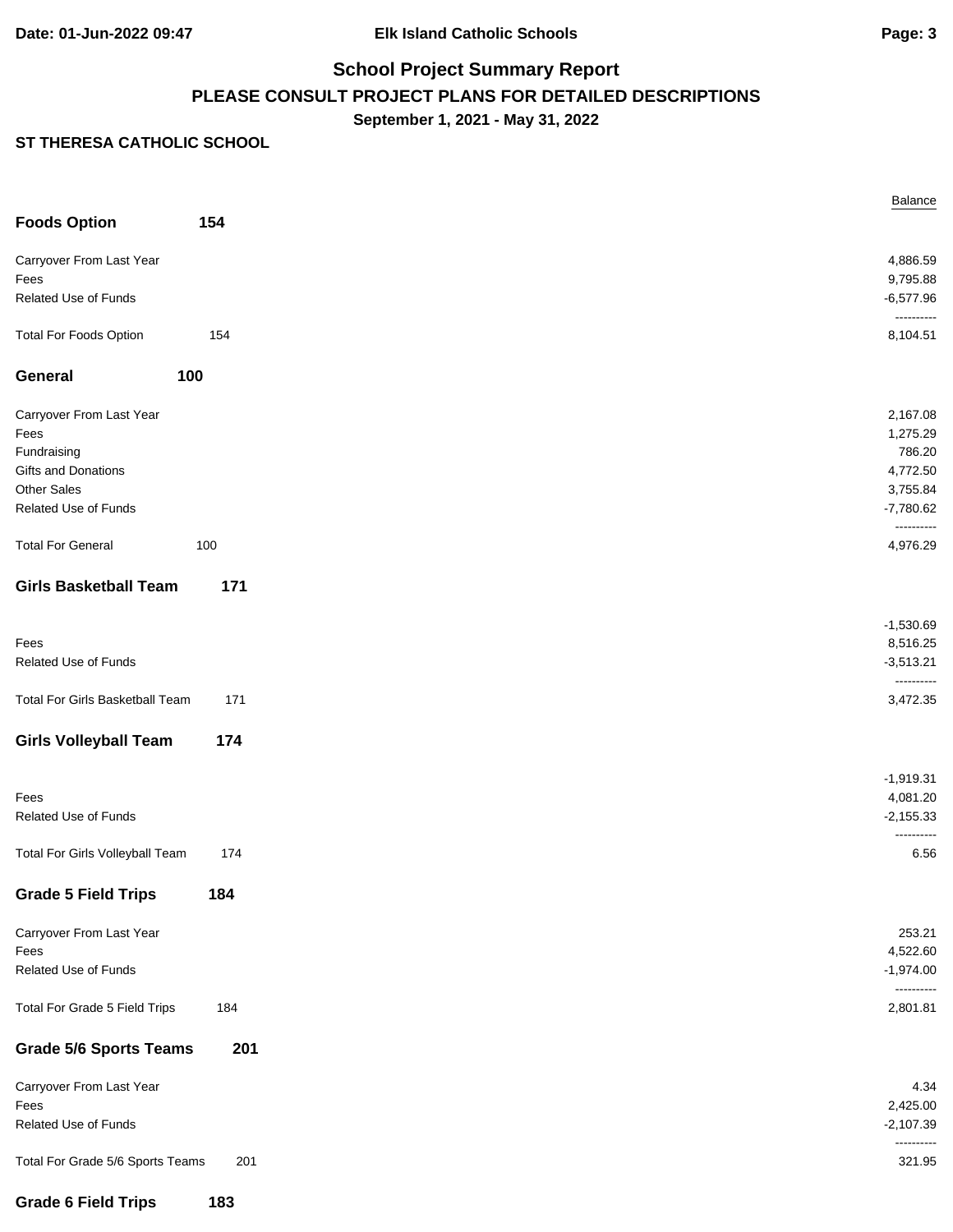# **School Project Summary Report PLEASE CONSULT PROJECT PLANS FOR DETAILED DESCRIPTIONS September 1, 2021 - May 31, 2022**

|                                             |     | <b>Balance</b>          |
|---------------------------------------------|-----|-------------------------|
| Carryover From Last Year                    |     | $-25.78$                |
| Fees                                        |     | 882.80                  |
| Related Use of Funds                        |     | $-565.65$               |
|                                             |     | ----------              |
| Total For Grade 6 Field Trips               | 183 | 291.37                  |
| <b>Grade 7 Field Trips</b>                  | 185 |                         |
|                                             |     | 357.12                  |
| Fees                                        |     |                         |
| Related Use of Funds                        |     | $-383.34$<br>---------- |
| Total For Grade 7 Field Trips               | 185 | $-26.22$                |
| <b>Grade 8 Field Trips</b>                  | 186 |                         |
| Fees                                        |     | 2,026.40                |
| Related Use of Funds                        |     | $-1,775.81$             |
|                                             |     | ----------              |
| Total For Grade 8 Field Trips               | 186 | 250.59                  |
| <b>K Of C Track</b>                         | 131 |                         |
| Fees                                        |     | 202.00<br>----------    |
| Total For K Of C Track                      | 131 | 202.00                  |
| <b>Leadership Option</b>                    | 156 |                         |
| Carryover From Last Year                    |     | 7.59<br>----------      |
| Total For Leadership Option                 | 156 | 7.59                    |
| <b>Learning Enhancement Projects 211</b>    |     |                         |
| Carryover From Last Year                    |     | 488.62                  |
| Related Use of Funds                        |     | $-488.20$               |
|                                             |     | ----------              |
| Total For Learning Enhancement Projects 211 |     | 0.42                    |
| <b>Legislature Field Trip</b>               | 111 |                         |
| Carryover From Last Year                    |     | 18.00<br>----------     |
| Total For Legislature Field Trip            | 111 | 18.00                   |
| Locks                                       | 166 |                         |
| Carryover From Last Year                    |     | 2,346.72                |
| Fees                                        |     | 2,910.81                |
| Related Use of Funds                        |     | $-447.68$               |
|                                             |     |                         |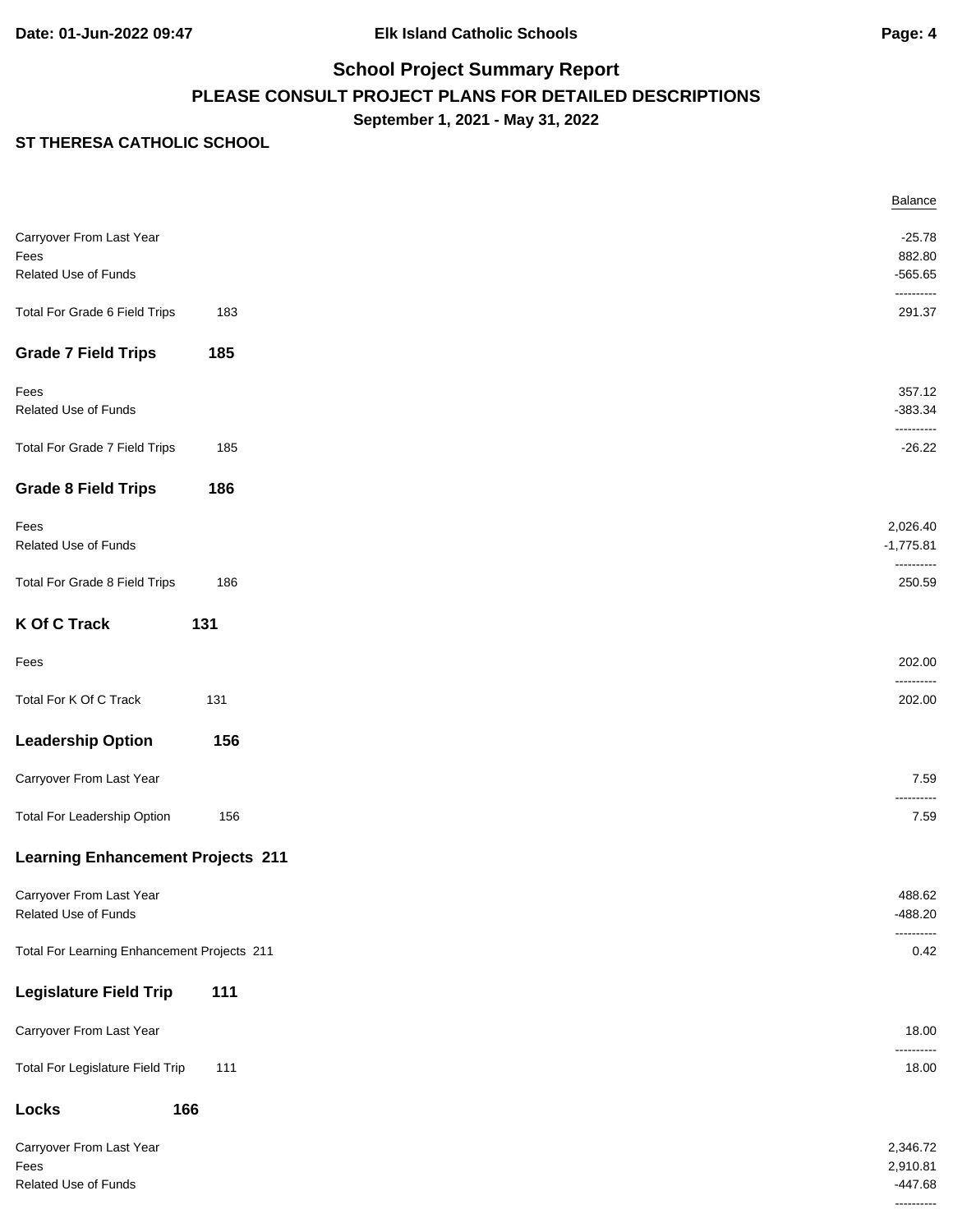# **School Project Summary Report PLEASE CONSULT PROJECT PLANS FOR DETAILED DESCRIPTIONS September 1, 2021 - May 31, 2022**

| <b>Total For Locks</b>                | 166 |  |
|---------------------------------------|-----|--|
| <b>Lost Library Books/Texts</b>       | 119 |  |
| Carryover From Last Year              |     |  |
| Fees<br>Related Use of Funds          |     |  |
| Total For Lost Library Books/Texts    | 119 |  |
| <b>Math Workbook (Optional)</b>       | 130 |  |
| Fees                                  |     |  |
| Related Use of Funds                  |     |  |
| Total For Math Workbook (Optional)    | 130 |  |
| <b>Media Studies Option</b>           | 157 |  |
| Carryover From Last Year              |     |  |
| Fees<br>Related Use of Funds          |     |  |
|                                       |     |  |
| <b>Total For Media Studies Option</b> | 157 |  |
| <b>Miok Moments</b>                   | 109 |  |
| Related Use of Funds                  |     |  |
| <b>Total For Miok Moments</b>         | 109 |  |
| <b>Movies</b>                         | 132 |  |
| Fees                                  |     |  |
| Related Use of Funds                  |     |  |
| <b>Total For Movies</b>               | 132 |  |
| <b>Outdoor Ed 7 Option</b>            | 159 |  |
| Carryover From Last Year              |     |  |
| Total For Outdoor Ed 7 Option         | 159 |  |
| <b>Outdoor Ed 8 Option</b>            | 160 |  |
| Carryover From Last Year              |     |  |
| Total For Outdoor Ed 8 Option         | 160 |  |
| <b>Performing Arts 7/8</b>            | 190 |  |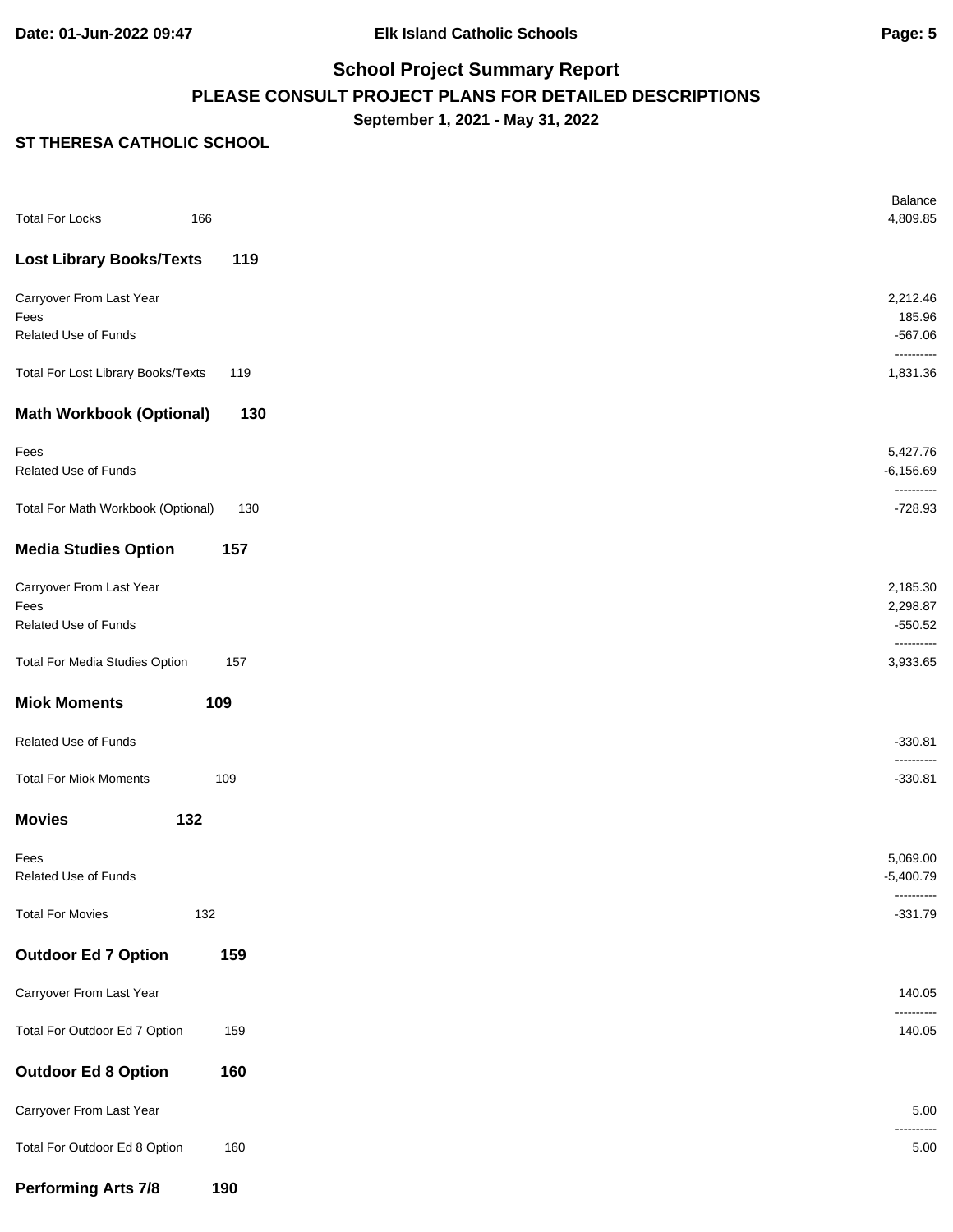# **School Project Summary Report PLEASE CONSULT PROJECT PLANS FOR DETAILED DESCRIPTIONS September 1, 2021 - May 31, 2022**

|                                                          | Balance                                                    |
|----------------------------------------------------------|------------------------------------------------------------|
| Carryover From Last Year                                 | 879.00                                                     |
| Total For Performing Arts 7/8<br>190                     | <br>879.00                                                 |
| <b>Performing Arts Ticket Sales 145</b>                  |                                                            |
| Carryover From Last Year                                 | 19,314.48                                                  |
| Total For Performing Arts Ticket Sales 145               | 19,314.48                                                  |
| <b>Robotics Option</b><br>161                            |                                                            |
| Carryover From Last Year<br>Fees                         | 1,086.13<br>2,360.00<br>----------                         |
| <b>Total For Robotics Option</b><br>161                  | 3,446.13                                                   |
| <b>Science Projects</b><br>182                           |                                                            |
| Carryover From Last Year                                 | 0.65                                                       |
| <b>Total For Science Projects</b><br>182                 | 0.65                                                       |
| <b>Ski Marmot</b><br>113                                 |                                                            |
| Carryover From Last Year                                 | 1,728.14                                                   |
| Total For Ski Marmot<br>113                              | 1,728.14                                                   |
| 165<br><b>Sport For Life Program</b>                     |                                                            |
| Carryover From Last Year<br>Fees<br>Related Use of Funds | $-15,875.75$<br>$-2,741.20$<br>236,189.09<br>$-173,461.25$ |
| Total For Sport For Life Program<br>165                  | 44,110.89                                                  |
| <b>Sports Performance 7 Option</b><br>163                |                                                            |
| Fees<br>Related Use of Funds                             | 6,741.57<br>$-3,120.90$                                    |
| Total For Sports Performance 7 Option 163                | ----------<br>3,620.67                                     |
| <b>Student Council</b><br>180                            |                                                            |
| Carryover From Last Year<br>Fees<br>Related Use of Funds | 4,987.00<br>40.00<br>$-43.25$                              |
|                                                          | ----------                                                 |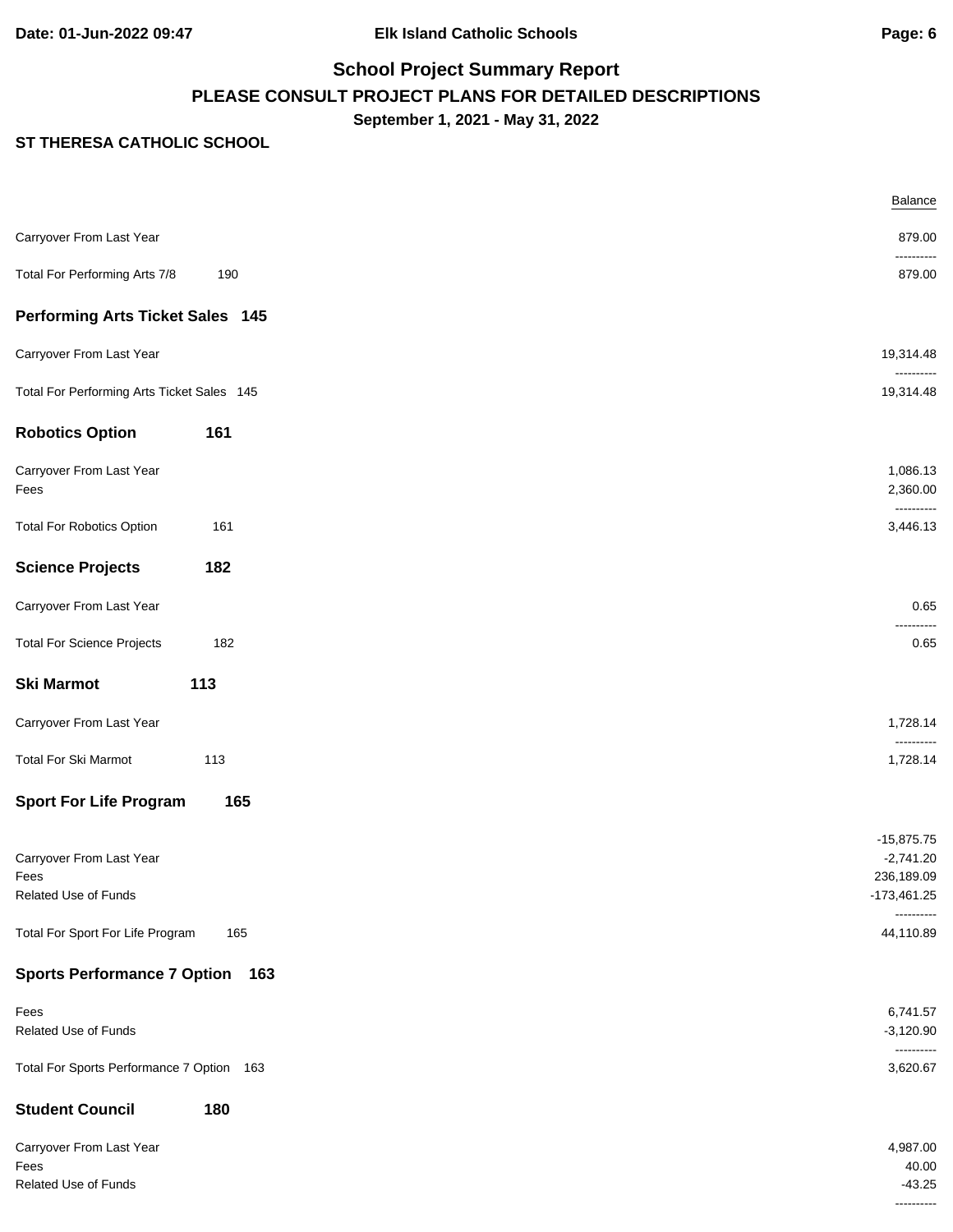# **School Project Summary Report PLEASE CONSULT PROJECT PLANS FOR DETAILED DESCRIPTIONS September 1, 2021 - May 31, 2022**

| <b>Total For Student Council</b>                         | 180 | Balance<br>4,983.75               |
|----------------------------------------------------------|-----|-----------------------------------|
| <b>Student Wellness Clubs</b>                            | 115 |                                   |
| Carryover From Last Year                                 |     | 1.06                              |
| <b>Total For Student Wellness Clubs</b>                  | 115 | .<br>1.06                         |
| <b>Style &amp; Self Care</b>                             | 193 |                                   |
| Carryover From Last Year<br>Fees<br>Related Use of Funds |     | 32.85<br>2,031.62<br>$-2,061.14$  |
|                                                          |     | ----------                        |
| Total For Style & Self Care                              | 193 | 3.33                              |
| <b>Swimming Field Trip</b>                               | 128 |                                   |
| Fees<br>Related Use of Funds                             |     | $-254.25$<br>349.00<br>$-88.00$   |
| <b>Total For Swimming Field Trip</b>                     | 128 | ----------<br>6.75                |
| <b>Swimming Lessons</b>                                  | 127 |                                   |
| Carryover From Last Year<br>Fees<br>Related Use of Funds |     | 0.72<br>14,950.00<br>$-15,466.24$ |
| <b>Total For Swimming Lessons</b>                        | 127 | ----------<br>$-515.52$           |
| 121<br><b>Twos</b>                                       |     |                                   |
| Fees<br>Related Use of Funds                             |     | 240.00<br>$-320.58$<br>---------- |
| <b>Total For Twos</b><br>121                             |     | $-80.58$                          |
| Ukrainian Bilingual Language G 209                       |     |                                   |
| Carryover From Last Year                                 |     | 23.28                             |
| Total For Ukrainian Bilingual Language G 209             |     | ----------<br>23.28               |
| <b>Ukrainian Village</b>                                 | 144 |                                   |
| Carryover From Last Year<br>Fees                         |     | 338.69<br>111.90                  |
| <b>Total For Ukrainian Village</b>                       | 144 | ----------<br>450.59              |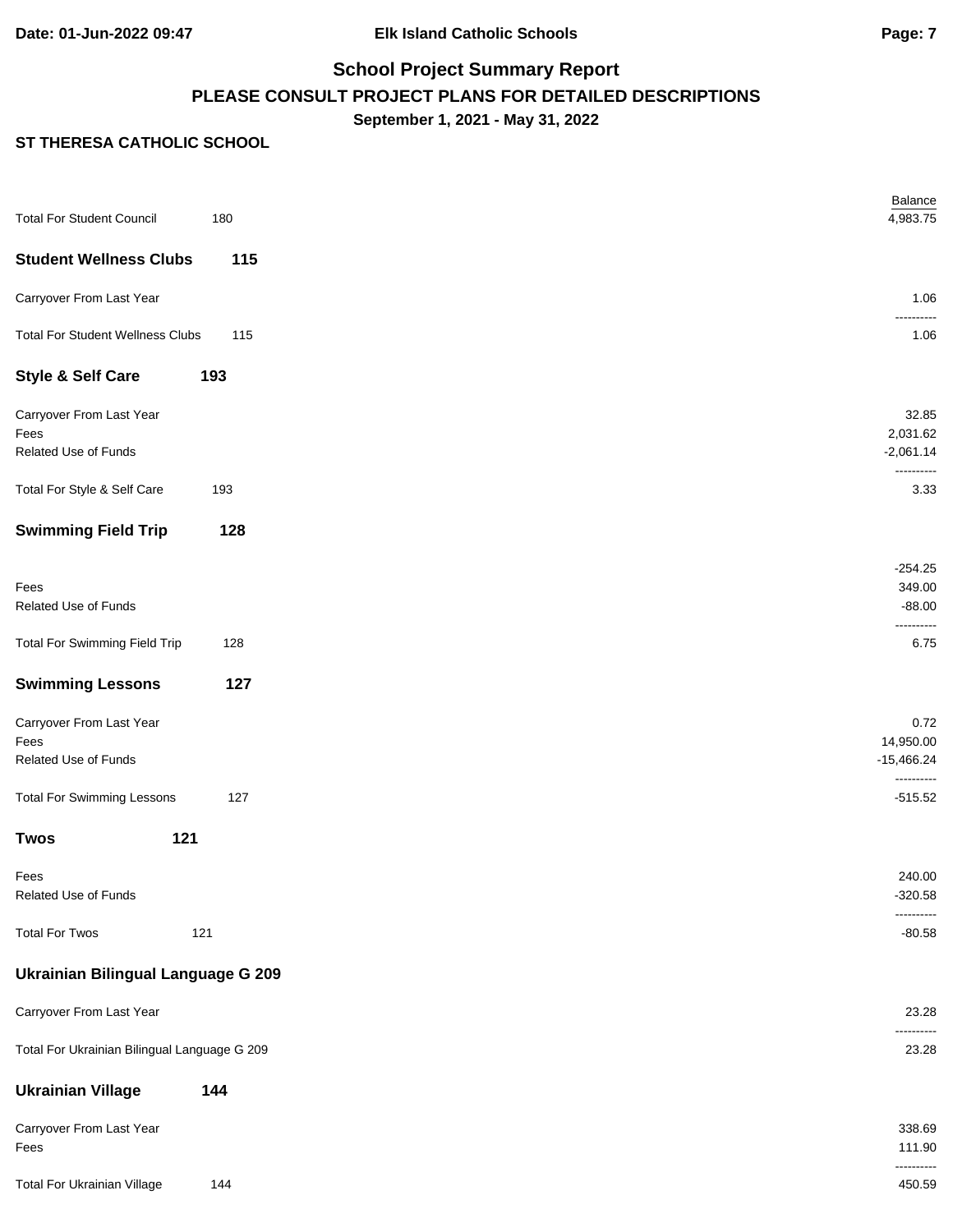# **School Project Summary Report PLEASE CONSULT PROJECT PLANS FOR DETAILED DESCRIPTIONS September 1, 2021 - May 31, 2022**

|                                        |     | Balance                   |
|----------------------------------------|-----|---------------------------|
| <b>Uniforms</b>                        | 179 |                           |
|                                        |     | 720.00                    |
| Carryover From Last Year               |     | 3,226.91                  |
| Related Use of Funds                   |     | $-4,273.31$<br>---------- |
| <b>Total For Uniforms</b>              | 179 | $-326.40$                 |
| <b>Volleyball Tournament</b>           | 175 |                           |
|                                        |     | 2,390.10                  |
| Carryover From Last Year               |     | $-471.69$                 |
| Related Use of Funds                   |     | $-2,055.90$               |
| <b>Total For Volleyball Tournament</b> | 175 | ----------<br>$-137.49$   |
| Yearbooks                              | 116 |                           |
| Fees                                   |     | 175.00                    |
| Related Use of Funds                   |     | $-19.70$                  |
|                                        |     | ----------                |
| <b>Total For Yearbooks</b>             | 116 | 155.30                    |
| Z. Collaborative Music                 | 191 |                           |
| Fees                                   |     | 15.63                     |
| Total For Z. Collaborative Music       | 191 | .<br>15.63                |
| Z. Fsl Option                          | 155 |                           |
| Carryover From Last Year               |     | 54.86                     |
| Related Use of Funds                   |     | $-54.86$                  |
|                                        |     | .                         |
| Total For Z. Fsl Option                | 155 | 0.00                      |
| Z. Pac Confidential Fund               | 118 |                           |
| Gifts and Donations                    |     | 4,700.00                  |
| Related Use of Funds                   |     | $-2,072.05$               |
| Total For Z. Pac Confidential Fund     | 118 | ----------<br>2,627.95    |
| Z. Rec Volleyball Team                 | 203 |                           |
| Carryover From Last Year               |     | $-60.13$                  |
| Total For Z. Rec Volleyball Team       | 203 | -------<br>$-60.13$       |
| Z. Recreation Sport                    | 196 |                           |